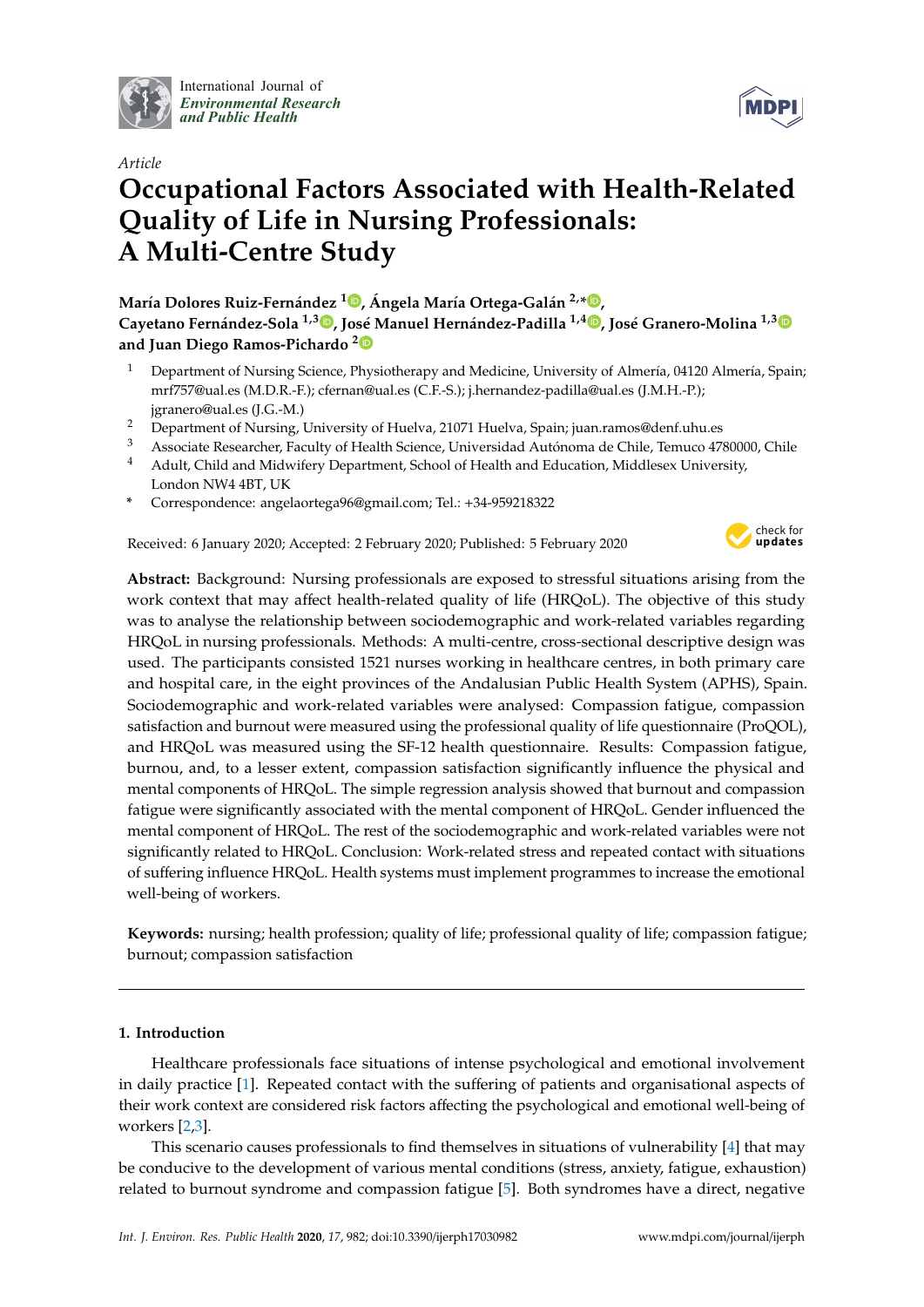impact on health professionals' quality of life, well-being and perceived health [\[6](#page-9-5)[,7\]](#page-9-6). On the other hand, a positive aspect arising from helping patients is compassion satisfaction, the rewarding feeling that professionals experience when caring for others which encourages them to continue to do so [\[8\]](#page-9-7). These three constructs (burnout, compassion fatigue and compassion satisfaction) are encompassed in the concept of Professional Quality of Life (PQoL), described by Stam [\[9\]](#page-9-8), which refers to the feeling of well-being originating from the balance that individuals perceive between the burden of their profession and the psychological, organisational and interpersonal resources available to them in order to deal with this burden [\[10\]](#page-9-9). The ProQoL scale [\[7\]](#page-9-6) is a useful tool for assessing the positive and negative effects of continued contact with emotionally difficult situations on healthcare professionals. The ProQoL has been used for this purpose in various studies [\[7,](#page-9-6)[9,](#page-9-8)[11\]](#page-9-10).

In addition, another concept that has become widespread in recent years in relation to the state of health of individuals is Health-Related Quality of Life (HRQoL) [\[12\]](#page-9-11). This concept refers to the assessment of individuals' perceived health, including both objective and subjective aspects [\[13\]](#page-10-0) of their physical, psychological, social and spiritual well-being [\[14\]](#page-10-1). HRQoL is a multidimensional concept, which consists of variables from the physical, mental, social and cultural contexts [\[15\]](#page-10-2). Shumaker and Naughton found that the subjective assessment of an individual's health status affects their physical function and overall state of emotional well-being [\[16\]](#page-10-3).

Exposure to stressors at work and lack of adequate coping resources may affect health professionals' mental or physical health. This results in reduced HRQoL, which, in turn, results in a reduction in the quality of patient care [\[17\]](#page-10-4). According to the existing literature, several components have been assessed and classified as unfavourable by professionals [\[18\]](#page-10-5), indicating that they may have consequences for the professionals' perception of their HRQoL [\[3–](#page-9-2)[19\]](#page-10-6). These components include characteristics of their work environment (shift, employment status, setting), work-related stress [\[20\]](#page-10-7), and sociodemographic factors affecting them, such as age, marital status, years of work experience and particularly gender [\[21\]](#page-10-8). Women's health and emotional well-being may be more severely affected than men's, as work on their jobs may be compounded by household chores and family care [\[22\]](#page-10-9). In this sense, it is nursing professionals who are the most fragile and have a high risk of having their HRQoL affected by the characteristics of their work [\[20](#page-10-7)[–23\]](#page-10-10). Their work environment and their experiences with patients negatively affect nurses' HRQoL [\[24\]](#page-10-11).

With respect to Spain in particular, over the last decade, adjustments made to the National Health System as a result of the economic crisis have left nursing professionals with a growing sense of worsening working conditions. This translates into understaffing, work overload, decreased time for direct patient care, increased working hours, lack of solidarity with healthcare professionals on the part of managers and decreased salaries [\[25\]](#page-10-12). In addition, studies on PQoL have suggested that Spanish nurses have moderate to high levels of compassion fatigue and burnout [\[26\]](#page-10-13). In its Ottawa Charter for Health Promotion, the World Health Organization (WHO) recommends that a systematic assessment be made of the impact of changes in the working environment on the perception of health. In addition, research indicates that burnout and compassion fatigue may be determinants of the perception of HRQoL [\[27\]](#page-10-14). Despite all this, there are no studies that explore the relationship between these and other work-related variables among Spanish nurses. For this reason, the objective of this study was to analyse the relationship of sociodemographic variables (compassion fatigue, compassion satisfaction and burnout) and work-related variables with HRQoL in nursing professionals in the Spanish public healthcare system.

## **2. Material and Methods**

#### *2.1. Design and Participants*

A multi-centre, cross-sectional descriptive design was used. The sample size necessary was calculated based on the number of nurses who worked at the APHS in 2015 ( $N = 22,533$ ) with a two-tailed 95% confidence interval, with an accuracy level of 3%, assuming that the expected burnout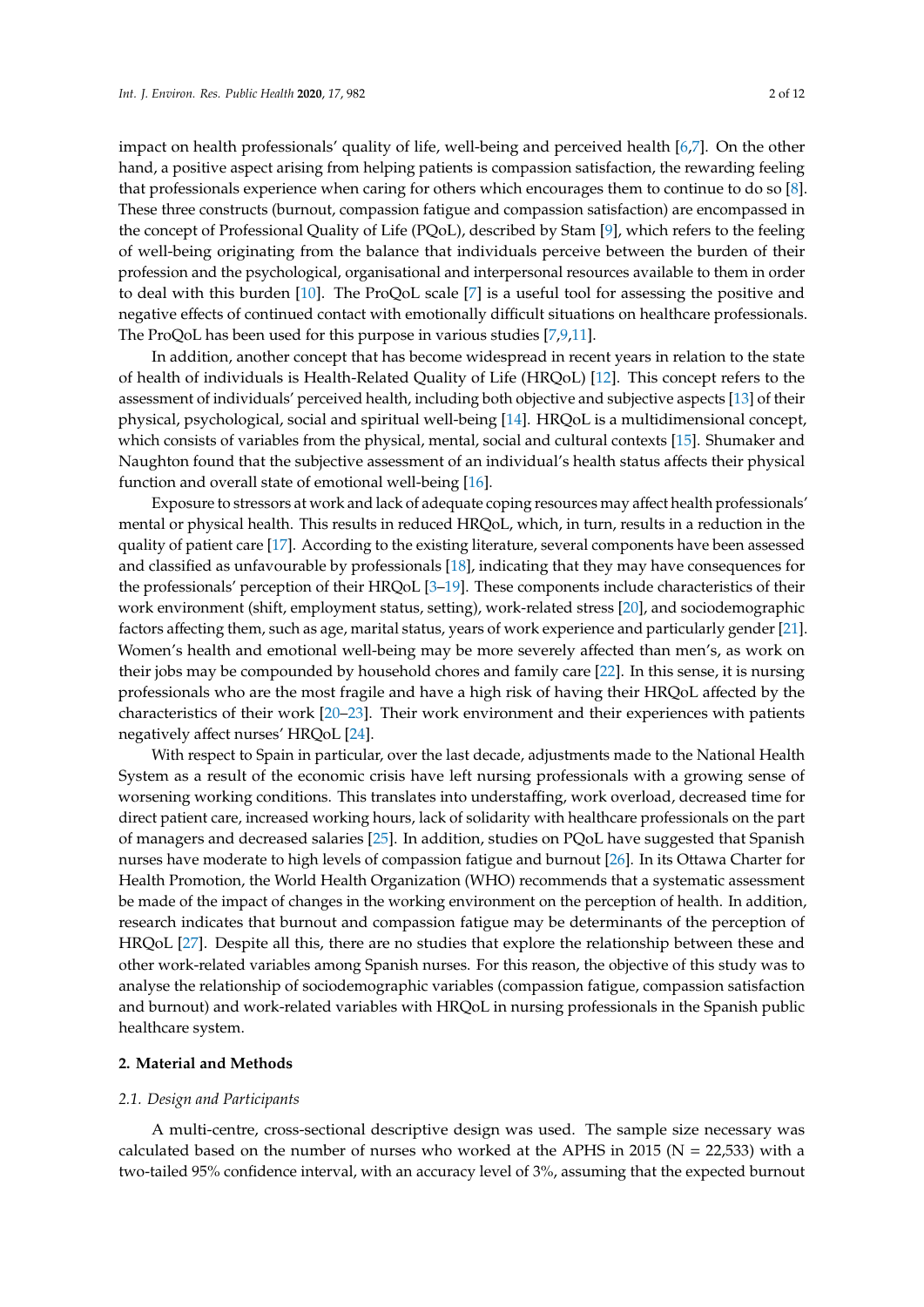rate was 32.20% [\[26\]](#page-10-13). This resulted in a required minimum sample size of 991 participants. For the selection of the sample, the inclusion criterion established was being an active nursing professional currently working in healthcare services in direct contact with patients. Professionals working in healthcare administration management or in services where there was no direct contact with patients (sterilisation, laboratory, etc.) were excluded. The final sample consisted of 1521 nurses who met the inclusion criterion and agreed to participate.

#### *2.2. Instruments*

A sociodemographic and work-related data collection sheet was prepared, including the following: Age, gender, marital status (single, married or in civil partnership and separated or widow/er), work environment or setting (primary care, hospital care), employment status (temporary or permanent), work shift (morning shift, rotating without night shifts, rotating with night shifts or fixed night shift), and work experience (years).

PQoL was assessed using the Professional Quality of Life Scale, ProQOL v. IV. [\[7](#page-9-6)[–9\]](#page-9-8). This questionnaire was translated into Spanish by Morante (2006) and has been used among healthcare professionals [\[28](#page-10-15)[,29\]](#page-10-16). This is a self-report questionnaire consisting of 30 items rated on a five-point Likert scale (ranging from  $1 =$  "never" to  $5 =$  "very often"). The scale was divided into three subscales: Compassion fatigue (CF, 10 items), compassion satisfaction (CS, 10 items) and burnout (BO, 10 items). Higher scores on each subscale indicate higher CF, CS and BO values. The following Cronbach's alpha values were obtained: 0.80 for CF, 0.89 for CS and 0.71 for BO [\[9\]](#page-9-8).

HRQoL was assessed using the SF-12 Health Questionnaire, made up of 12 items obtained from the SF-36, which is one of the most widely used instruments for HRQoL assessment worldwide [\[30](#page-10-17)[,31\]](#page-10-18). The SF-12 provides a health status profile through the assessment of eight dimensions, which are in turn grouped into two components: The physical component (which includes the dimensions of physical functioning, role-physical, bodily pain and general health) and the mental component (which includes the dimensions of mental health, vitality, social functioning and role-emotional). For each of these two components a summary score is obtained that can range from 0 to 100. Higher scores indicate higher levels of HRQoL. Scores over 60 represent a high HRQoL, scores of between 40 and 60 represent a normal HRQoL and scores below 40 represent impaired or low HRQoL. The internal consistency in the Spanish population was found to be 0.7:0.85 for the physical component and 0.78 for the mental component [\[30](#page-10-17)[,31\]](#page-10-18).

## *2.3. Procedure*

Data were collected from January to December 2018 in a total of 12 hospitals, 26 primary care districts, and 10 healthcare management areas (including primary care and hospital care) in Andalusia, Spain. To be able to reach potential participants, the researchers contacted the heads of the healthcare centres to request their collaboration and approval. Once this was obtained, a researcher trained in data collection techniques introduced the study and its objectives to the professionals at each centre, invited them to participate and informed them that their participation was voluntary and anonymous. The subjects who agreed to participate in the study were informed about the objective of the study and were then asked to give their informed consent in writing and to complete the data collection notebook. The estimated completion time was approximately 20 min. Approval was obtained from the Research Ethics Committee of Almería Centro (CEI-27/9/2017). The ethical principles enshrined in the Declaration of Helsinki were observed at all times. The study complied with the national regulations in force concerning data anonymity and confidentiality (Spanish Organic Law 3/2018 on Personal Data Protection and Guarantee of Digital Rights).

## *2.4. Data Analysis*

Means, standard deviations, ranges and medians of the quantitative variables were calculated. Absolute values and percentages were calculated for the qualitative variables. A Student's t-test for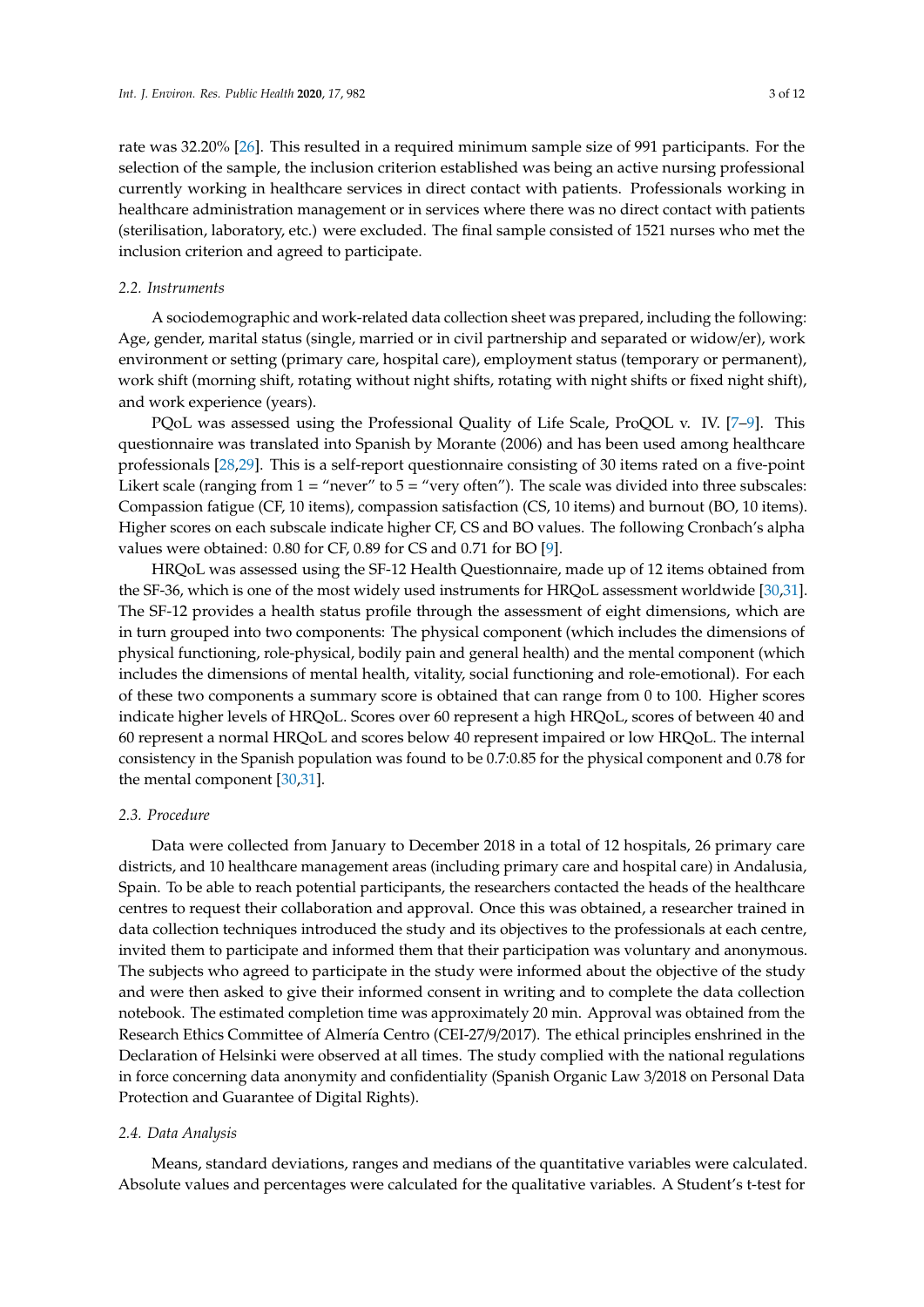independent samples and one-way ANOVA were used for the comparison of means in each of the two dimensions that constitute the HRQoL questionnaire (physical and psychological components) on the bases of each of the sociodemographic and work-related variables analysed, using a 95% significance threshold. For the analysis of correlations between variables, Pearson's correlation was used. Finally, a simple linear regression analysis was performed between each of the components of the HRQoL (dependent variables) and any significant correlated sociodemographic and work-related variables (independent variables). The corrected coefficient of determination (R2) was assessed in order to study how much of the total variance of the dependent variable was explained by each of the independent variables analysed. Data were processed using the statistical program SPSS Statistics v.25 (IBM Corp, Armonk, NY, USA).

# **3. Results**

#### *3.1. Descriptive Analyses: Sociodemographic Variables, Work-Related Variable and HRQoL*

A total of 1521 nursing professionals participated. Their mean age was  $47.3$  (SD = 8.4) years of age. Their mean work experience was 22.9 ( $SD = 9.1$ ) years. The majority of the participants were women (75.5%) and were married or in a civil partnership (72.8%). Of the participants, 54.2% worked in hospitals or specialty care centres, and 43.3% worked in rotating shifts with night shifts. With respect to work-related variables, 59.5% had a stable or permanent employment status, and the majority had more than 20 years of work experience (56.7%). As for PQoL, 64.1% of the participants reported having high levels of CF, 44.5% reported low levels of CS and 58.8% reported having moderate levels of BO. The HRQoL analysis yielded a mean score of  $51$  (SD = 6.9) for the physical component and a mean score of  $48.6$  (SD =  $8.5$ ) for the psychological or mental component (Table [1\)](#page-4-0).

Table [2](#page-5-0) shows the differences in the mean scores for each of the HRQoL components. As can be observed, there were significant gender differences in the mental component, with women's mean scores being lower than those of men. No gender differences were found for the physical component. No differences were found for any of the HRQoL components according to marital status or work-related variables (workplace, employment status, work shift and professional experience). However, differences were found for both the physical and mental HRQoL components according to the categories of the PQoL variables. As a result, higher levels of CF or BO were associated with lower HRQoL scores, and higher levels of CS resulted in higher HRQoL scores.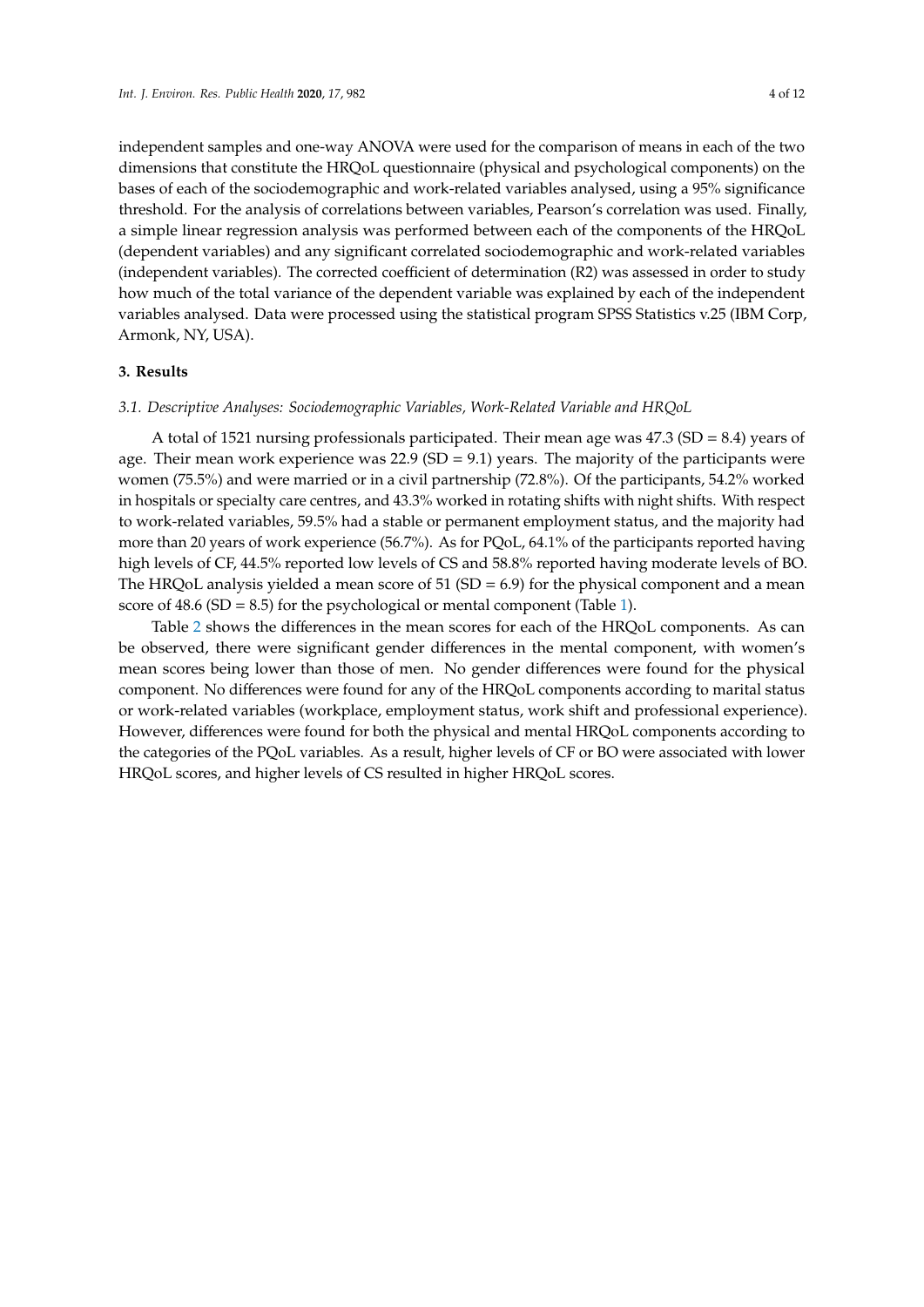<span id="page-4-0"></span>

| Table 1. Descriptive sociodemographic, work-related and Health-Related Quality of Life (HRQoL_data |  |
|----------------------------------------------------------------------------------------------------|--|
| of the nurses ( $n = 1521$ ).                                                                      |  |

| Characteristics                   | $\%$ (n)    | $Mean \pm SD$  | Range         | Median |
|-----------------------------------|-------------|----------------|---------------|--------|
| Age                               |             | $47.3 \pm 8.4$ | $23 - 64$     | 47     |
| Gender                            |             |                |               |        |
| Male                              | 24.5 (1148) |                |               |        |
| Female                            | 75.5 (373)  |                |               |        |
| <b>Marital status</b>             |             |                |               |        |
| Single                            | 15.9(241)   |                |               |        |
| Married/civil partnership         | 72.8 (1107) |                |               |        |
| Separated or widow/er             | 11.3(173)   |                |               |        |
| Workplace                         |             |                |               |        |
| Primary care centre               | 45.8 (697)  |                |               |        |
| Hospital or specialty care centre | 54.2 (824)  |                |               |        |
| <b>Employment status</b>          |             |                |               |        |
| Temporary/replacement/unstable    | 40.5(616)   |                |               |        |
| Stable/permanent                  | 59.5 (905)  |                |               |        |
| Work shift                        |             |                |               |        |
| Fixed morning shift               | 32.1 (488)  |                |               |        |
| Rotating without night shifts     |             |                |               |        |
| (mornings/evenings)               | 23.9 (364)  |                |               |        |
| Rotating with night shifts        | 43.3 (659)  |                |               |        |
| Fixed night shift                 | 0.7(10)     |                |               |        |
| Experience as a nurse (in years)  |             | $22.9 \pm 9.1$ | $0.42 - 46$   | 23     |
| <10 years                         | 9.6 (146)   |                |               |        |
| $10-20$ years                     | 33.7 (513)  |                |               |        |
| >20 years                         | 56.7 (862)  |                |               |        |
| Compassion fatigue (ProQoL)       |             | $20.7 \pm 7.9$ | $1 - 42$      | 21     |
| Low                               | 6.6(100)    |                |               |        |
| Moderate                          | 29.3 (446)  |                |               |        |
| High                              | 64.1 (975)  |                |               |        |
| Compassion satisfaction (ProQoL)  |             | $35.5 \pm 7.4$ | $16 - 50$     | 35     |
| Low                               | 44.5 (677)  |                |               |        |
| Moderate                          | 32.7 (497)  |                |               |        |
| High                              | 22.8 (347)  |                |               |        |
| <b>Burnout (ProQoL)</b>           |             | $23.4 \pm 5.3$ | $4 - 41$      | 24     |
| Low                               | 17.6 (268)  |                |               |        |
| Moderate                          | 58.8 (894)  |                |               |        |
| High                              | 23.6 (359)  |                |               |        |
| <b>Physical component (SF-12)</b> |             | $51.0 \pm 6.9$ | 19.7-66.6     | 52.3   |
| Mental component (SF-12)          |             | $48.6 \pm 8.5$ | $10.5 - 63.1$ | 50.9   |
|                                   |             |                |               |        |

SD = standard deviation; ProQoL = Professional Quality of Life.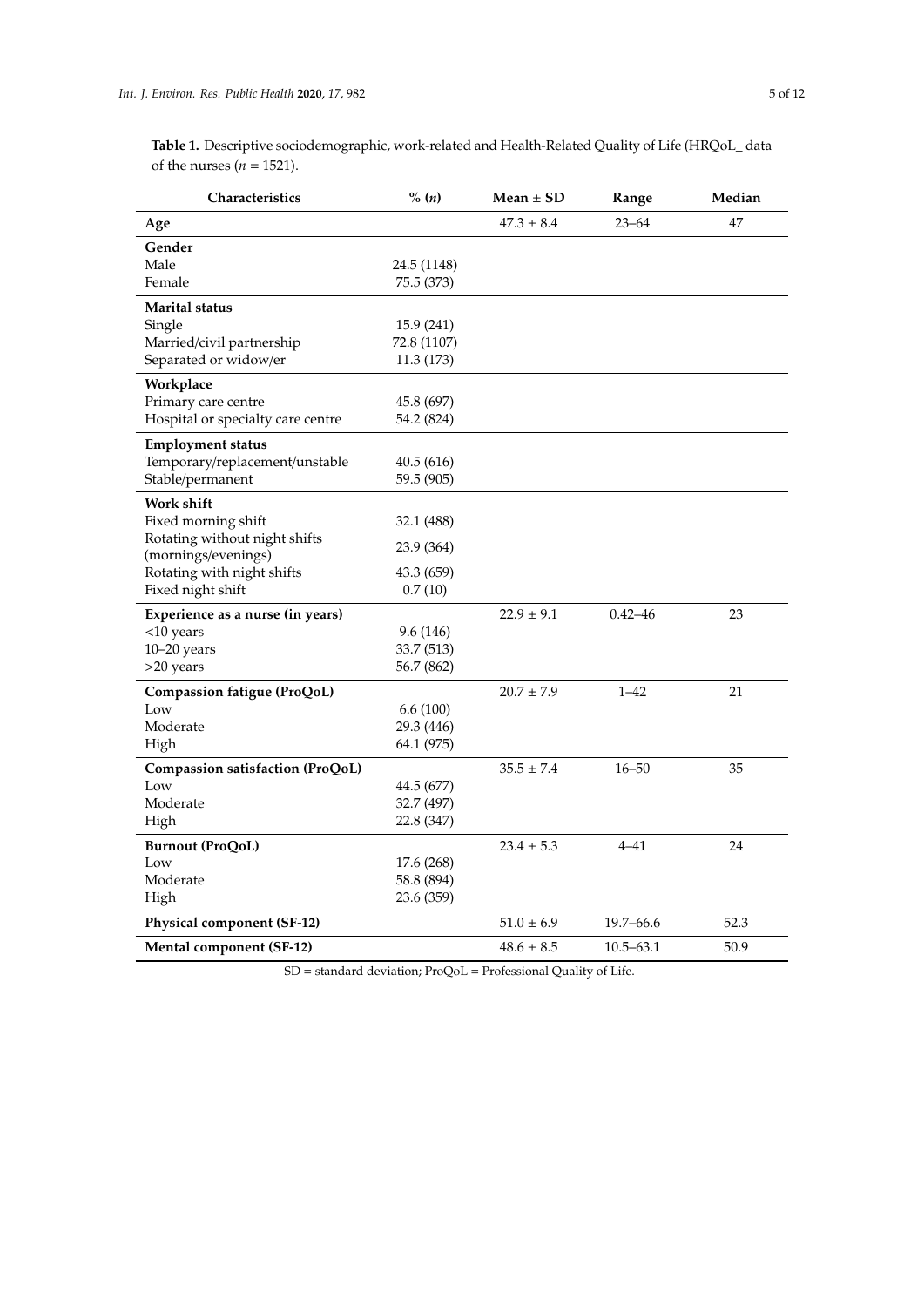| Characteristics                                      |             | <b>Physical Component (SF-12)</b> |                          | <b>Mental Component (SF-12)</b> |                          |  |
|------------------------------------------------------|-------------|-----------------------------------|--------------------------|---------------------------------|--------------------------|--|
| <b>Variables</b>                                     | $\%$ (n)    | Mean $\pm$ SD                     |                          | Mean $\pm$ SD                   |                          |  |
| Gender                                               |             |                                   |                          |                                 |                          |  |
| Male                                                 | 24.5 (1148) | $51.3 \pm 6.6$                    | $t = -1.15$              | $49.6 \pm 7.8$                  | $t = -2.86$              |  |
| Female                                               | 75.5 (373)  | $50.9 \pm 7.0$                    | $p = 0.25$               | $48.2 \pm 8.7$                  | $p = 0.004$              |  |
| <b>Marital</b> status                                |             |                                   |                          |                                 |                          |  |
| Single                                               | 15.9(241)   | $51.2 \pm 7.1$                    | $F = 1.33$               | $48.2 \pm 8.6$                  | $F = 0.88$               |  |
| Married/Civil partnership                            | 72.8 (1107) | $50.8 \pm 6.9$                    |                          | $48.7 \pm 8.4$                  |                          |  |
| Separated or widow/er                                | 11.3(173)   | $51.7 \pm 6.2$                    | $p = 0.27$               | $47.9 \pm 8.5$                  | $p = 0.41$               |  |
| Workplace                                            |             |                                   |                          |                                 |                          |  |
| Primary care centre                                  | 45.8 (697)  | $50.9 \pm 6.8$                    | $t = -0.50$              | $48.4 \pm 8.6$                  | $t = -0.46$              |  |
| Hospital or specialty care centre                    | 54.2 (824)  | $51.1 \pm 7.0$                    | $p = 0.62$               | $48.6 \pm 8.4$                  | $p = 0.65$               |  |
| Employment status                                    |             |                                   |                          |                                 |                          |  |
| Temporary/replacement/unstable                       | 40.5(616)   | $50.9 \pm 6.9$                    | $t = -0.14$              | $48.7 \pm 8.1$                  | $t = 0.59$               |  |
| Stable/permanent                                     | 59.5 (905)  | $51.0 \pm 6.9$                    | $p = 0.89$               | $48.5 \pm 8.8$                  | $p = 0.70$               |  |
| Work shift                                           |             |                                   |                          |                                 |                          |  |
| Fixed morning shift                                  | 32.1 (488)  | $50.8 \pm 7.1$                    |                          | $48.5 \pm 8.8$                  | $F = 0.72$<br>$p = 0.54$ |  |
| Rotating without night shifts<br>(mornings/evenings) | 23.9 (364)  | $51.2 \pm 6.7$                    | $F = 0.66$<br>$p = 0.58$ | $48.1 \pm 8.3$                  |                          |  |
| Rotating with night shifts                           | 43.3 (659)  | $51.0 \pm 6.8$                    |                          | $48.8 \pm 8.4$                  |                          |  |
| Fixed night shift                                    | 0.7(10)     | $53.3 \pm 5.7$                    |                          | $50.7\pm5.7$                    |                          |  |
|                                                      |             |                                   |                          |                                 |                          |  |
| Experience as a nurse (in years)                     |             |                                   |                          |                                 |                          |  |
| $<$ 10 years                                         | 9.6(146)    | $51.6 \pm 6.3$                    | $F = 0.76$               | $48.8 \pm 7.9$                  | $F = 0.43$               |  |
| $10-20$ years                                        | 33.7 (513)  | $51.1 \pm 7.1$                    | $p = 0.47$               | $48.3 \pm 8.6$                  | $p = 0.65$               |  |
| >20 years                                            | 56.7 (862)  | $50.8 \pm 6.9$                    |                          | $48.7 \pm 8.5$                  |                          |  |
| Compassion fatigue (ProQoL)                          |             |                                   |                          |                                 |                          |  |
| Low                                                  | 6.6(100)    | $53.7 \pm 4.6$                    | $F = 15.08$              | $53.3 \pm 6.7$                  | $F = 38.99$              |  |
| Moderate                                             | 29.3 (446)  | $51.8 \pm 6.9$                    | p < 0.001                | $50.4 \pm 7.3$                  | p < 0.001                |  |
| High                                                 | 64.1 (975)  | $50.4 \pm 7.0$                    |                          | $47.2 \pm 8.8$                  |                          |  |
| Compassion satisfaction (ProQoL)                     |             |                                   |                          |                                 |                          |  |
| Low                                                  | 44.5 (677)  | $50.9 \pm 6.4$                    | $F = 5.09$               | $48.5 \pm 8.2$                  | $F = 11.35$              |  |
| Moderate                                             | 32.7 (497)  | $50.4 \pm 7.4$                    | $p = 0.006$              | $47.5 \pm 8.7$                  | p < 0.001                |  |
| High                                                 | 22.8 (347)  | $51.9 \pm 6.9$                    |                          | $50.3 \pm 8.5$                  |                          |  |
| <b>Burnout (ProQoL)</b>                              |             |                                   |                          |                                 |                          |  |
| Low                                                  | 17.6 (268)  | $52.9 \pm 5.9$                    | $F = 16.77$              | $52.1 \pm 6.9$                  | $F = 69.47$              |  |
| Moderate                                             | 58.8 (894)  | $50.9 \pm 6.9$                    | p < 0.001                | $49.1 \pm 7.8$                  | p < 0.001                |  |
| High                                                 | 23.6 (359)  | $49.8 \pm 7.3$                    |                          | $44.6 \pm 9.7$                  |                          |  |

<span id="page-5-0"></span>**Table 2.** Differences in means in HRQoL scores according to sociodemographic and work-related variables of the nurses ( $n = 1521$ ).

SD = standard deviation;  $t =$  Student's  $t$ ;  $F =$  ANOVA;  $p =$  level of statistical significance.

# *3.2. Correlations and Linear Regression Analysis*

Table [3](#page-6-0) shows the correlations between the two HRQoL components and the sociodemographic and work-related variables. A statistically significant negative correlation was observed between the physical component and CF (*r* = −0.13; *p* < 0.001) and BO (*r* = −0.17; *p* < 0.001). A statistically significant positive correlation was observed between the physical component and CS (*r* = 0.05; *p* = 0.045). In other words, for the physical component, lower levels of CF and BO and higher levels of CS were associated with higher levels of HRQoL. On the other hand, a statistically significant correlation was observed between the mental component and gender ( $r = 0.07$ ;  $p = 0.004$ ). In addition, a statistically significant negative correlation was observed between the mental component of HRQoL and the dimensions CF (*r* = −0.28; *p* < 0.001) and BO (*r* = −0.33; *p* < 0.001). The correlation between the mental component and CS was found to be positive ( $r = 0.08$ ;  $p = 0.002$ ). This means that lower scores for CF and BO and higher CS scores indicate higher scores for the mental component of HRQoL.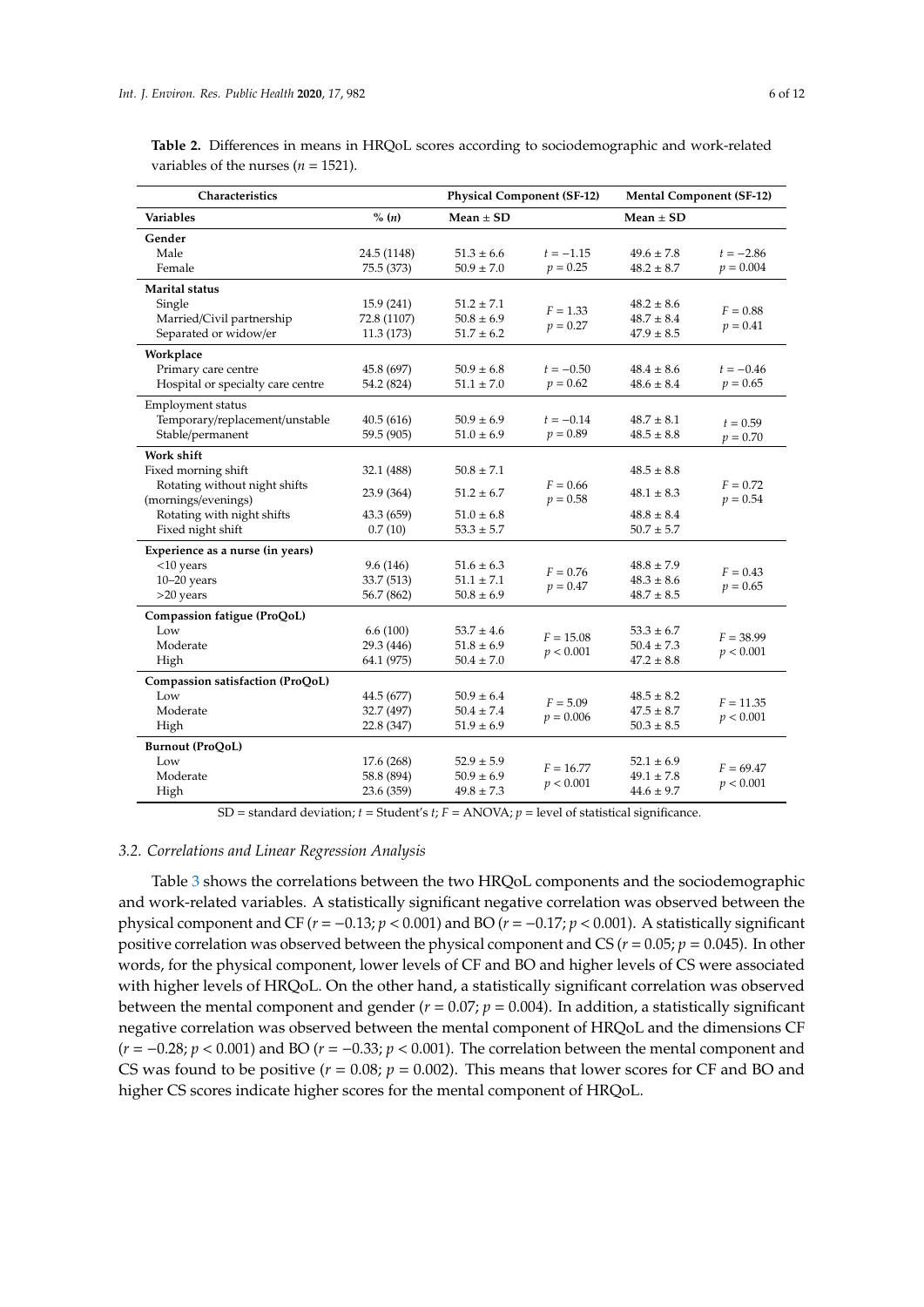| <b>Physical Component (SF-12)</b> | <b>Mental Component (SF-12)</b> |  |
|-----------------------------------|---------------------------------|--|
| $r = -0.04$                       | $r = -0.02$                     |  |
| $p = 0.14$                        | $p = 0.41$                      |  |
| $r = 0.03$                        | $r = 0.07$                      |  |
| $p = 0.27$                        | $p = 0.004$                     |  |
| $r = 0.04$                        | $r = -0.03$                     |  |
| $p = 0.13$                        | $p = 0.20$                      |  |
| $r = 0.01$                        | $r = 0.01$                      |  |
| $p = 0.62$                        | $p = 0.65$                      |  |
| $r = 0.03$                        | $r = -0.01$                     |  |
| $p = 0.89$                        | $p = 0.70$                      |  |
| $r = 0.004$                       | $r = 0.03$                      |  |
| $p = 0.86$                        | $p = 0.30$                      |  |
| $r = -0.04$                       | $r = 0.002$                     |  |
| $p = 0.11$                        | $p = 0.94$                      |  |
| $r = -013$                        | $r = -0.28$                     |  |
| p < 0.001                         | p < 0.001                       |  |
| $r = 0.05$                        | $r = 0.08$                      |  |
| $p = 0.045$                       | $p = 0.002$                     |  |
| $r = -0.17$                       | $r = -0.33$                     |  |
| p < 0.001                         | p < 0.001                       |  |
|                                   |                                 |  |

<span id="page-6-0"></span>**Table 3.** Bivariate correlations between HRQoL and sociodemographic and work-related variables of the nurses  $(n = 1521)$ .

 $r =$  Pearson's correlation;  $p =$  level of statistical significance.

The simple linear regression analysis for the physical component of HRQoL revealed that these three dimensions of PQoL significantly influenced this component: CF ( $B = -0.110$ ;  $p < 0.001$ ), CS ( $B =$ 0.048;  $p = 0.045$ ) and BO ( $B = -0.223$ ;  $p < 0.001$ ). The dimensions with the greatest weighting were BO  $(R^2 = 0.029)$  and CF, which explained 2.9% and 1.5% of the variance of the dependent variable (physical component), respectively (Table [4\)](#page-6-1).

<span id="page-6-1"></span>**Table 4.** Simple linear regression coefficients for the physical component of HRQoL. Nursing professionals ( $n = 1521$ ).

| <b>Variables</b>        | Constant (SE)     | B(SE)               | Beta     |          | v       | Corrected $R^2$ |
|-------------------------|-------------------|---------------------|----------|----------|---------|-----------------|
| Compassion fatigue      | 53.284<br>(0.494) | $-0.110$<br>(0.022) | $-0.126$ | $-4.959$ | < 0.001 | 0.015           |
| Compassion satisfaction | 49.292<br>(0.866) | 0.048<br>(0.024)    | $-0.051$ | 2.008    | 0.045   | 0.002           |
| Burnout                 | 56.215<br>(0.791) | $-0.223$<br>(0.033) | $-0.171$ | $-6.763$ | < 0.001 | 0.029           |

SE = standard error;  $t$  = Student's  $t$ ;  $p$  = level of statistical significance;  $R^2$  = coefficient of determination.

Table [5](#page-7-0) shows the linear regression analysis for the mental component of HRQoL. Gender significantly influenced the mental component of HRQoL ( $B = 1.442$ ;  $p = 0.004$ ), as did CF ( $B = -0.303$ ; *t* < 0.001), CS (*B* = 0.092; *p* = 0.002) and BO (*B* = −0.521; *t* < 0.001). However, the factors with the greatest weighting were BO ( $R^2 = 0.105$ ) and CF ( $R^2 = 0.079$ ), which explained 10.5% and 7.9% of the variance of the variable (mental component), respectively (Table [5\)](#page-7-0).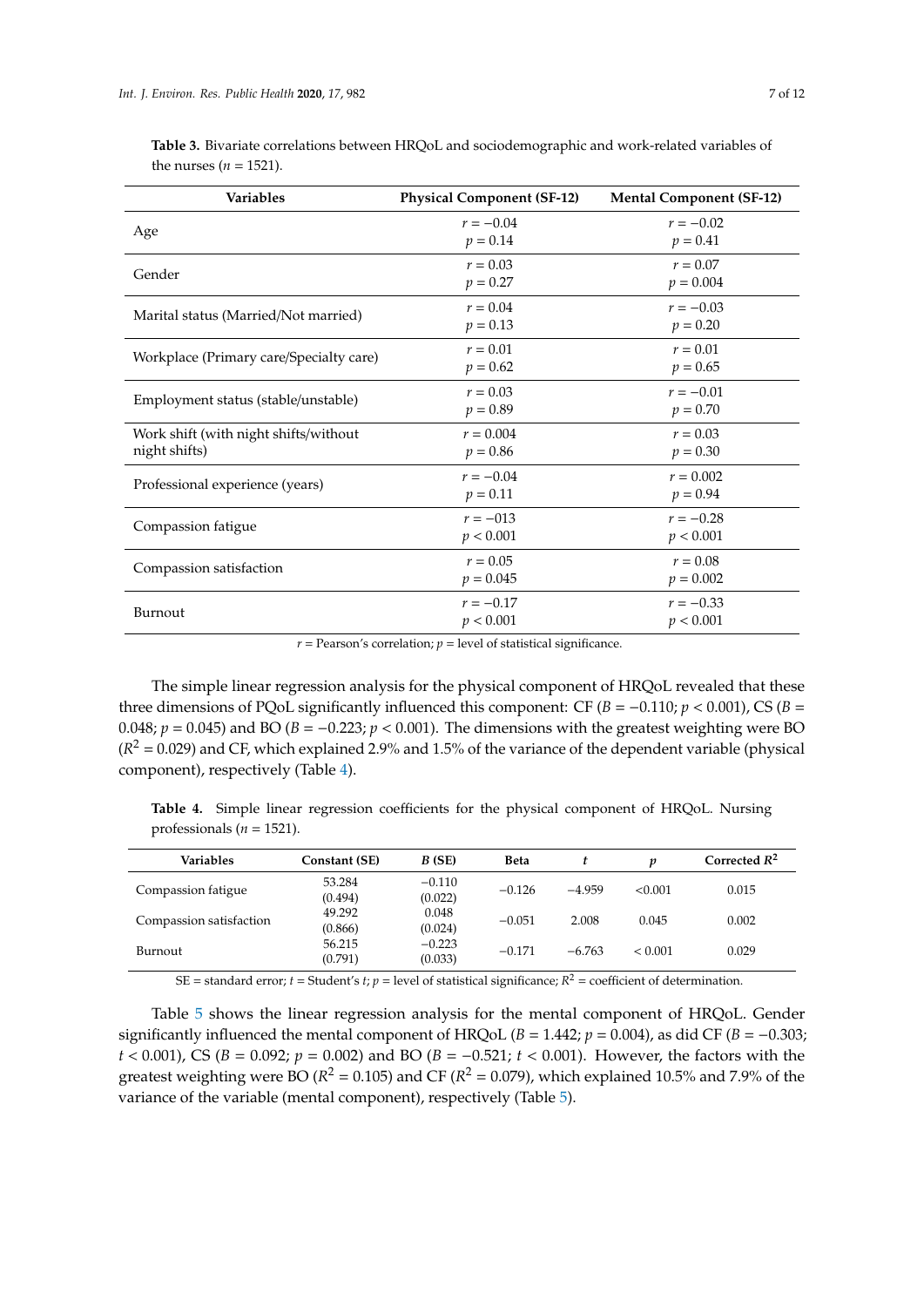<span id="page-7-0"></span>**Table 5.** Simple linear regression coefficients for the mental component of HRQoL. Nursing professionals  $(n = 1521)$ .

| <b>Variables</b>        | <b>Constant (SE)</b> | B(SE)    | <b>Beta</b> | t         | v       | Corrected $R^2$ |
|-------------------------|----------------------|----------|-------------|-----------|---------|-----------------|
| Gender                  | 46.759               | 1.442    | $-0.073$    | 2.857     | 0.004   | 0.005           |
|                         | (0.665)              | (0.505)  |             |           |         |                 |
| Compassion fatigue      | 54.839               | $-0.303$ | $-0.281$    | $-11.426$ | < 0.001 | 0.079           |
|                         | (0.588)              | (0.027)  |             |           |         |                 |
| Compassion satisfaction | 45.282               | 0.092    | 0.080       | 3.142     | 0.002   | 0.006           |
|                         | (1.064)              | (0.029)  |             |           |         |                 |
| Burnout                 | 60.761               | $-0.521$ | $-0.325$    | $-13.378$ | < 0.001 | 0.105           |
|                         | (0.935)              | (0.039)  |             |           |         |                 |

 $SE$  = standard error; *t* = Student's *t*; *p* = level of statistical significance;  $R^2$  = coefficient of determination.

#### **4. Discussion**

The objective of this study was to analyse the influence of certain sociodemographic and work-related variables on the HRQoL of nursing professionals. CF, BO and, to a lesser extent, CS, were variables that influenced HRQoL, particularly the mental component of this construct. In addition, gender was related to the mental component of HRQoL. The rest of the soci-demographic and work-related variables were not significantly related to HRQoL.

In this study, the scores for HRQoL, which was measured with the SF-12 questionnaire, were, on average, higher in the physical dimension than in the mental dimension, which is consistent with previous studies [\[32,](#page-10-19)[33\]](#page-10-20). However, in a study by Sarafis (2016) with nurses working in nursing homes, the mean scores for both dimensions were similar to each other and lower than those found in the present research [\[34\]](#page-11-0). Our study was conducted with a very large sample, covering the entire range of services in which patients and their families are directly cared for at the APHS. The differences in HRQoL observed between this study and previous studies might be influenced by the fact that working in very specific services and in situations of extreme vulnerability affects professionals' mental health [\[35](#page-11-1)[,36\]](#page-11-2).

The work context and the experiences with patients to which health workers are subjected may affect how they perceive their general well-being and health [\[14–](#page-10-1)[37\]](#page-11-3). The results obtained in this research show how the three dimensions of PQoL (CF, BO and CS) influence HRQoL. This is in line with the results of studies conducted in other countries, such as Israel [\[38\]](#page-11-4). Studies showing the influence of burnout and occupational stressors on nurses' HRQoL have also been conducted elsewhere, e.g., China [\[17\]](#page-10-4). It therefore appears that emotional stressors related to nursing practice may be a major influence on these professionals' HRQoL, regardless of the sociocultural context in which the profession is practised. However, specific studies with samples originating from several countries are needed to explore this issue.

The close emotional bond that may eventually develop with individuals and their families throughout their lives is a determining factor that affects PQoL [\[39,](#page-11-5)[40\]](#page-11-6). Exposure to certain situations of suffering and distress in the work environment often results in professionals becoming vulnerable to particular syndromes, such as CF [\[41\]](#page-11-7). In this study, CF levels were high in a large percentage of the sample and were significantly related to the two components of HRQoL, particularly the mental component. Caring for sick individuals and, above all, empathising with them and trying to alleviate their suffering may be detrimental to and cause a number of negative effects on health [\[42\]](#page-11-8). Duarte (2016) studied how affective empathy might be a risk for presenting with CF, while the positive components of self-compassion, such as kindness and humility, are protective factors against CF [\[43\]](#page-11-9).

However, according to our results, CS was only weakly associated with HRQoL. Feeling satisfied, in terms of compassion with the care and assistance delivered to others, does not necessarily imply feeling better or that one's quality of life is not affected, as pointed out in other studies [\[8\]](#page-9-7).

Other studies have shown that BO and exposure to stressors in the work environment and in the occupational structure have a negative impact on HRQoL, in line with the results of this research [\[6–](#page-9-5)[44\]](#page-11-10).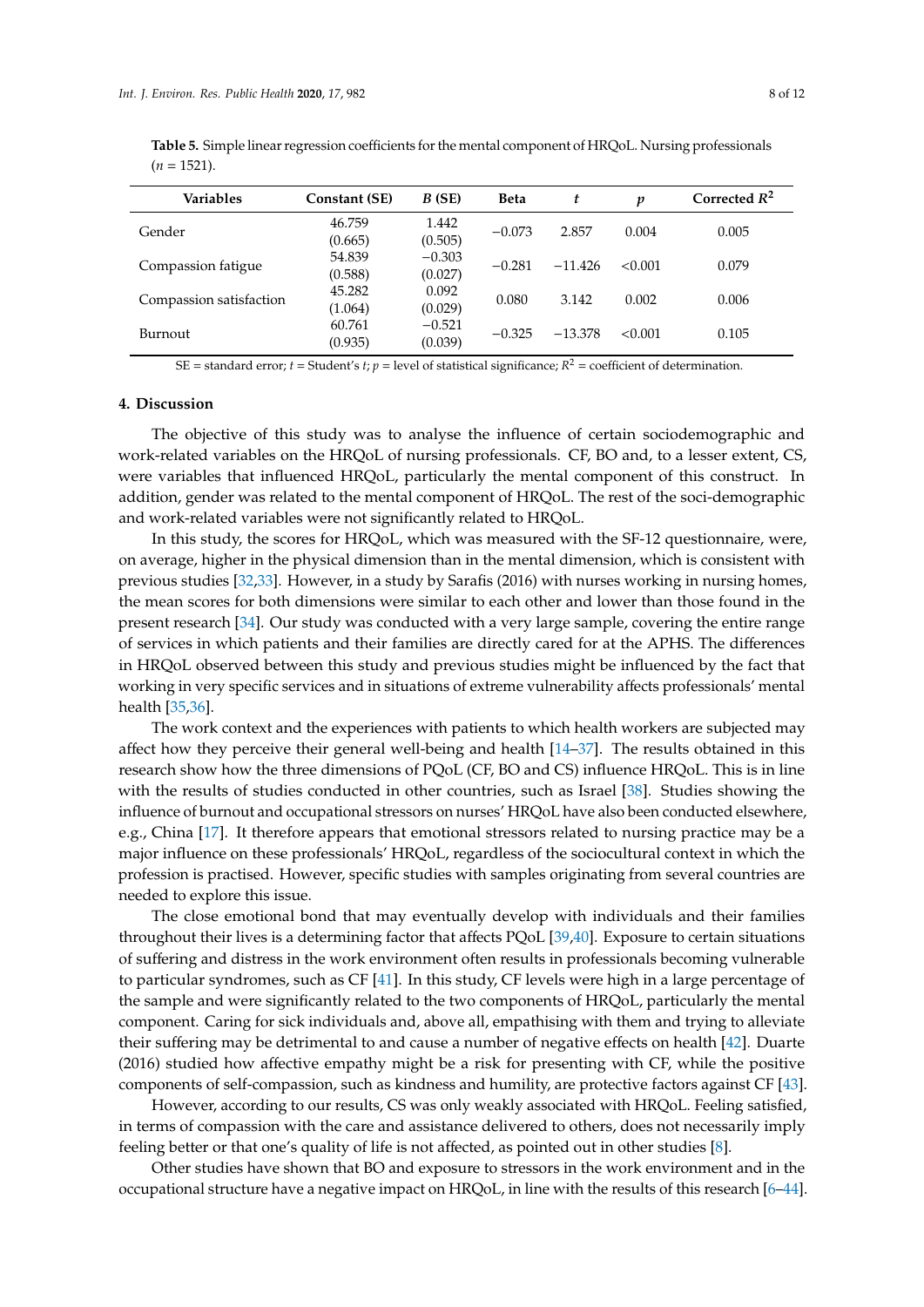Personal tensions, feelings of self-efficacy and personal exhaustion generated by the work environment have a greater effect on the mental component of HRQoL. In turn, factors more closely related to the work context and the workload affect the physical dimension more [\[17\]](#page-10-4).

The data from this study indicate that the gender variable is related to the mental component of HRQoL, but not to its physical component. Other studies related gender to HRQoL, principally with the mental or psychological component [\[22](#page-10-9)[–45\]](#page-11-11). Additionally, some studies found that female participants experience a greater presence of psychosomatic symptoms than their male counterparts [\[46\]](#page-11-12). Moreover, several studies showed that women are more likely to express concern for others and to exhibit empathic responses [\[47\]](#page-11-13). Among nursing professionals, this difference continues to be influenced primarily by social role assumptions rather than by differences in empathic skills [\[48\]](#page-11-14). It should be added that women usually perceive higher levels of workload due to the difficulties that they face in attaining a work-life balance [\[23\]](#page-10-10). However, other studies that have explored gender differences in the work context found that men experience greater exhaustion and are more likely to become depersonalised [\[49\]](#page-11-15). This morbidity may be due to the type of coping strategy used, with women using a coping mechanism which focuses on the emotional component in a bid to regulate the emotions that arise rather than addressing the problem directly [\[50\]](#page-11-16).

In our study, other sociodemographic and work-related variables were not shown to be significantly related to HRQoL. These results stand in contrast to other studies, which have determined that characteristics of the work environment, such as work shift, employment status [\[21\]](#page-10-8) and experience in years, have an impact on HRQoL, as do the sociodemographic characteristics of professionals, such as age or marital status [\[22\]](#page-10-9).

One of the limitations of this study is that it involved a sample of aged nurses with extensive work experience, with more than half of them having more than 20 years of work experience. This data may have skewed the results obtained. Nevertheless, it should be kept in mind that this was a representative sample of the population of the nurses currently working at the APHS. In addition, this was a very varied sample of professionals working at different care levels and in different regions and healthcare settings. Second, this was a descriptive study, and the variables analysed were prognostic indicators. However, no cause-and-effect relationships were established. To this end, it would be necessary to conduct a longitudinal study and establish the strength of the associations of the variables analysed. Additionally, social desirability bias in the completion of questionnaires cannot be ruled out in this study.

## **5. Conclusions**

Nursing professionals had lower scores on the mental component of HRQoL than on the physical component. Work-related and sociodemographic variables were not associated with HRQoL, except for gender, which was significantly associated with the mental component of HRQoL. CF, BO and, to a lesser extent, CS influenced the physical and mental components of HRQoL, particularly the mental component. Further research should be conducted on the role that these variables may play in the HRQoL of healthcare professionals, as these variables are more influential than others that are specifically work-related (workplace, employment status, work shift and work experience).

Healthcare service managers in Spain have made efforts to improve the work-life balance of nurses by implementing strategies, such as improved rotating shifts, in an attempt to increase their quality of life. However, they tend to attach little importance to the effect that continued contact with the suffering of the individuals they care for has on nurses, despite the fact that studies such as ours indicate that this is an influential factor in nurses' well-being. Health system managers should therefore implement health promotion and prevention interventions among nurses to improve their HRQoL and reduce their risk of absenteeism or resignation. In this sense, we believe that interventions centred on the cultivation of or training in compassion might be a core element in such interventions [\[51\]](#page-11-17).

Similarly, it could be useful to introduce the content into nursing training programmes on coping, emotion management and/or compassion and self-compassion cultivation required to enable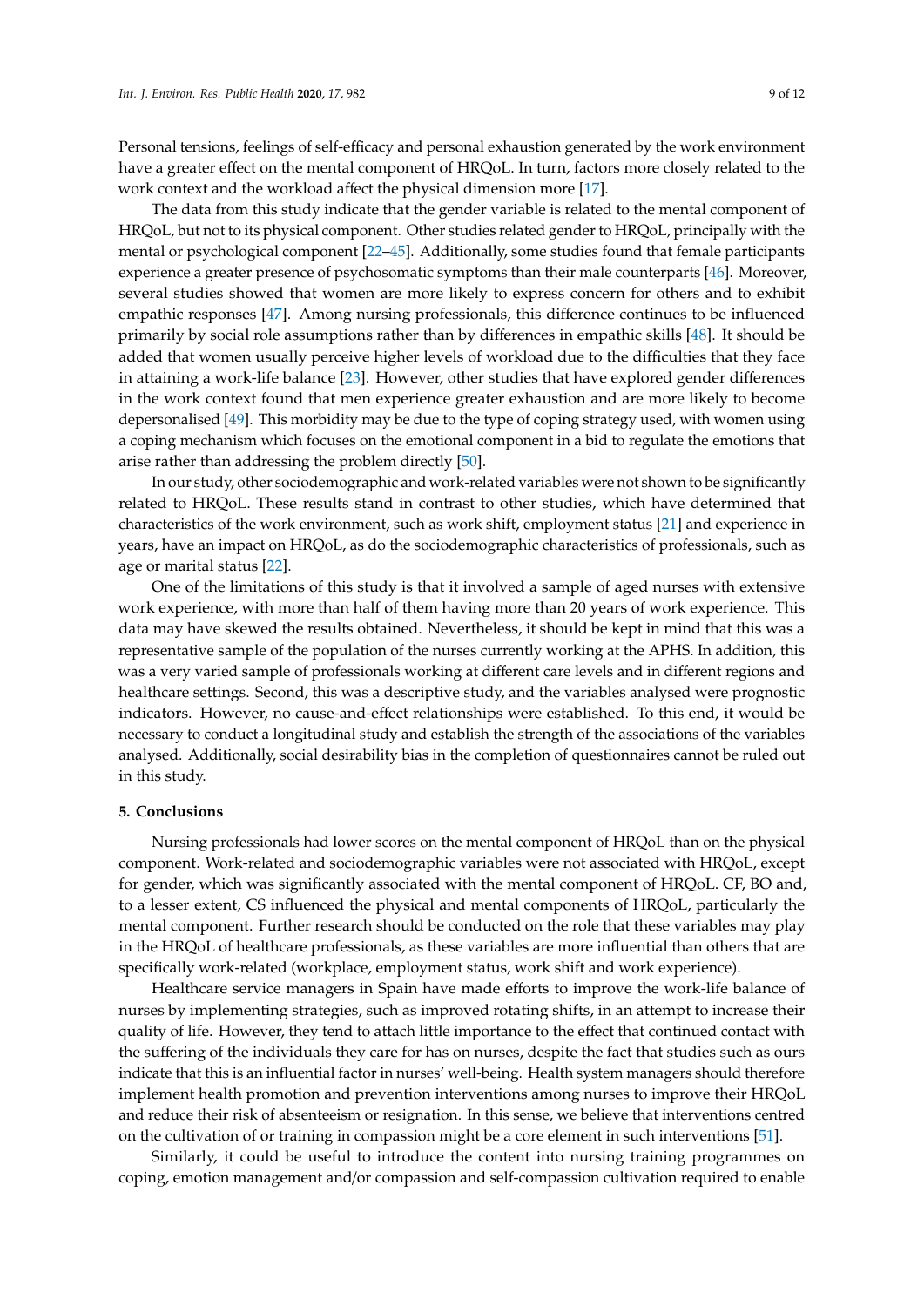nurses to address the ongoing suffering of others effectively from the beginning of their careers. These interventions may also be usefully implemented in countries other than Spain, taking into consideration that occupational stressors (burnout and compassion fatigue) seem to influence HRQoL regardless of the country or cultural setting. In any case, further studies are needed to assess the effectiveness of the interventions proposed in order to alleviate burnout and compassion fatigue, and to improve nurses' HRQoL.

**Author Contributions:** Conceptualization, M.D.R.-F., Á.M.O.-G. and J.D.R.-P.; methodology, M.D.R.-F., Á.M.O.-G. and J.D.R.-P.; formal analysis, M.D.R.-F., Á.M.O.-G. and J.D.R.-P.; writing—original draft preparation, J.D.R.-P. and J.M.H.-P.; writing—review and editing, M.D.R.-F., C.F.-S. and J.M.H.-P.; supervision, J.G.-M. and C.F.-S.; and funding acquisition, M.D.R.-F., J.G.-M. and J.M.H.-P. All authors have read and agreed to the published version of the manuscript.

**Funding:** The Ministry of Health of the Regional Government of Andalusia, Spain, and the Provincial Council of Almería (code number 2019/D15000/850-102/00056) have funded this research project, entitled "Evaluación del burnout y fatiga por compasión entre los profesionales de enfermería del Sistema Sanitario Público de Andalucía" (Spanish for "Evaluation of burnout and compassion fatigue in nurses of the Andalusian Public Health System")  $(AP-0100-2016)$ .

**Acknowledgments:** The authors would like to thank all of the nursing professionals who collaborated in this study, as well as the PiCuida (Plan Integral de Cuidados de Andalucía, Spanish for Comprehensive Care Plan of Andalusia) for making this study possible.

**Conflicts of Interest:** The authors declare no conflict of interest.

# **References**

- <span id="page-9-0"></span>1. Sook-Han, S.; Won-Han, J.; Hyung-Kim, Y. Effect of Nurses' Emotional Labor on Customer Orientation and Service Delivery: The Mediating Effects of Work Engagement and Burnout. *Saf. Health Work* **2018**, *9*, 441–446.
- <span id="page-9-1"></span>2. Feeley, N.; Robins, S.; Charbonneau, L.; Genest, C.; Lavigne, G.; Lavoie-Tremblay, M. NICU Nurses' Stress and Work Environment in an Open Ward Compared to a Combined Pod and Single-Family Room Design. *Adv. Neonat. Care* **2019**, *19*, 416–424. [\[CrossRef\]](http://dx.doi.org/10.1097/ANC.0000000000000603) [\[PubMed\]](http://www.ncbi.nlm.nih.gov/pubmed/31651473)
- <span id="page-9-2"></span>3. Shahdadi, H.; Rahnama, M. Experience of Nurses in Hemodialysis Care: A Phenomenological Study. *J. Clin. Med.* **2018**, *7*, 30. [\[CrossRef\]](http://dx.doi.org/10.3390/jcm7020030) [\[PubMed\]](http://www.ncbi.nlm.nih.gov/pubmed/29439484)
- <span id="page-9-3"></span>4. Lavoie-Tremblay, M.; Feeley, N.; Lavigne, G.L.; Genest, C.; Robins, S.; Fréchette, J. Neonatal intensive care unit nurses working in an open ward: Stress and work satisfaction. *Health Care Manag.* **2016**, *35*, 205–216. [\[CrossRef\]](http://dx.doi.org/10.1097/HCM.0000000000000122)
- <span id="page-9-4"></span>5. Hemsworth, D.; Baregheh, A.; Khorakian, A.; Muterera, J.; Plough, J.F.; Garcia-Rivera, B.R.; Aoun, S. The Resource-based Reflective Risk Assessment Model for Understanding the Quality of Work Life of Nurses. *Nurs. Outlook* **2019**. [\[CrossRef\]](http://dx.doi.org/10.1016/j.outlook.2019.10.006)
- <span id="page-9-5"></span>6. Wang, Q.Q.; Lv, W.J.; Qian, R.L.; Zhang, Y.H. Job burnout and quality of working life among Chinese nurses: A cross-sectional study. *J. Nurs. Manag.* **2019**, *27*, 1835–1844. [\[CrossRef\]](http://dx.doi.org/10.1111/jonm.12884)
- <span id="page-9-6"></span>7. Stamm, B. The ProQOL Concise Manual 2010, Pocatello, ID: ProQOL.org. Available online: https://[proqol.](https://proqol.org/uploads/ProQOLManual.pdf) org/uploads/[ProQOLManual.pdf](https://proqol.org/uploads/ProQOLManual.pdf) (accessed on 20 December 2019).
- <span id="page-9-7"></span>8. Jang, I.; Kim, Y.; Kim, K. Professionalism and professional quality of life for oncology nurses. *J. Clin. Nurs.* **2016**, *25*, 2835–2845. [\[CrossRef\]](http://dx.doi.org/10.1111/jocn.13330)
- <span id="page-9-8"></span>9. Stamm, B. The ProQOL Manual. In *The Professional Quality of Life Scale: Compassion Satisfaction, Burnout & Compassion Fatigue*/*Secondary Trauma Scale 2005*; Sidran Press: Baltimore, Maryland, 2005.
- <span id="page-9-9"></span>10. Rodarte-Cuevas, L.; Araujo-Espino, R.; Trejo-Ortiz, P.M.; Gonzalez-Tovar, J. Quality of professional life and musculoskeletal disorders in nurses. *Enferm. Clin.* **2016**, *26*, 336–343. [\[CrossRef\]](http://dx.doi.org/10.1016/j.enfcli.2016.08.002)
- <span id="page-9-10"></span>11. Buceta, M.I.; Bermejo, J.C.; Villacieros, M. Enhancer elements of compassion satisfaction in healthcare professionals. *Anal. Psicol.* **2019**, *35*, 323–331.
- <span id="page-9-11"></span>12. Garzón-Maldonado, F.J.; Gutiérrez-Bedmar, M.; García-Casares, N.; Pérez-Errázquin, F.; Gallardo-Tur, A.; Martínez-Valle Torres, M.D. Calidad de vida relacionada con la salud en cuidadores de pacientes con enfermedad de Alzheimer. *Neurología* **2015**, *32*, 508–515. [\[CrossRef\]](http://dx.doi.org/10.1016/j.nrl.2016.02.023)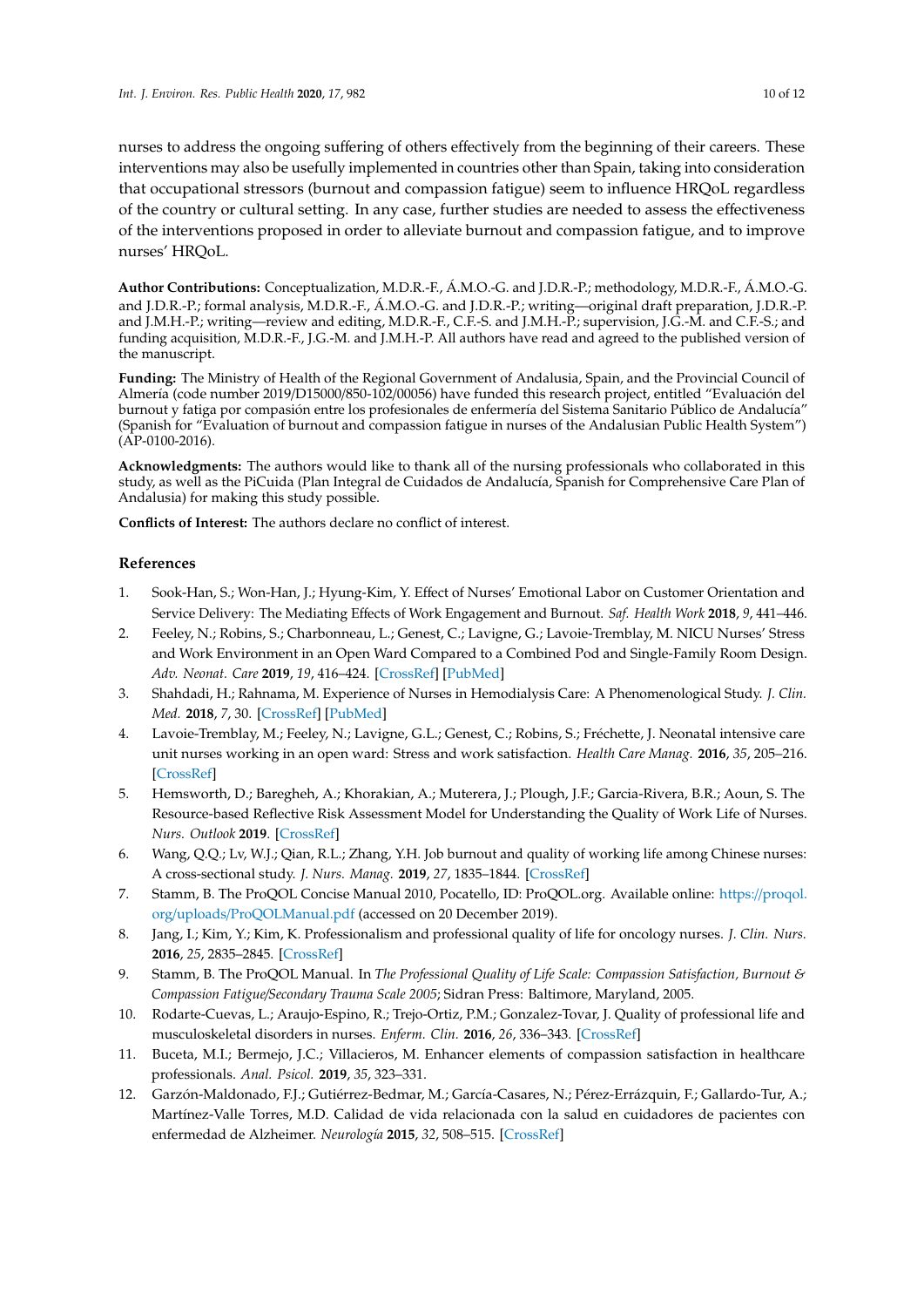- <span id="page-10-0"></span>13. Zidarov, D.; Visca, R.; Ahmed, S. Type of clinical outcomes used by healthcare professionals to evaluate health-related quality of life domains to inform clinical decision making for chronic pain management. *Qual. Life Res.* **2019**, *28*, 2761–2771. [\[CrossRef\]](http://dx.doi.org/10.1007/s11136-019-02215-8)
- <span id="page-10-1"></span>14. Rivera Rojas, F.; Ceballos Vásquez, P.; Vilchez Barboza, V. Calidad de Vida Relacionada con Salud y Riesgos Psicosociales: Conceptos relevantes para abordar desde la Enfermería. *Index Enferm.* **2017**, *26*, 58–61.
- <span id="page-10-2"></span>15. Karimi, M.; Brazier, J. Health, health-related quality of life, and quality of life: What is the difference? *Pharmacoeconomics* **2016**, *34*, 645–649. [\[CrossRef\]](http://dx.doi.org/10.1007/s40273-016-0389-9) [\[PubMed\]](http://www.ncbi.nlm.nih.gov/pubmed/26892973)
- <span id="page-10-3"></span>16. The International Assessment of Health-Related Quality of Life: A theoretical perspective. In *The International Assessment of Health-Related Quality of Life: Theory, Translation, Measurement and Analysis*; Shumaker, S.; Berson, R. (Eds.) Rapid Communications: Oxford, UK, 1995.
- <span id="page-10-4"></span>17. Wu, S.; Li, H.; Tian, J.; Zhu, W.; Li, J.; Wang, X. Health-related quality of life and its main related factors among nurses in China. *Ind. Health* **2011**, *49*, 158–165. [\[CrossRef\]](http://dx.doi.org/10.2486/indhealth.MS1160)
- <span id="page-10-5"></span>18. Alghamdi, M.G. Nursing workload: A concept analysis. *J. Nurs. Manag.* **2016**, *24*, 449–457. [\[CrossRef\]](http://dx.doi.org/10.1111/jonm.12354)
- <span id="page-10-6"></span>19. Sansó, N.; Galiana, L.; Oliver, A.; Pascual, A.; Sinclair, S.; Benito, E. Palliative care professionals' inner life: Exploring the relationships among awareness, self-care, and compassion satisfaction and fatigue, burnout, and coping with death. *J. Pain Symptom Manag.* **2015**, *50*, 200–207. [\[CrossRef\]](http://dx.doi.org/10.1016/j.jpainsymman.2015.02.013)
- <span id="page-10-7"></span>20. Parola, V.; Coelho, A.; Cardoso, D.; Sandgren, A.; Apóstolo, J. Prevalence of burnout in health professionals working in palliative care: A systematic review. *JBI Database Syst. Rev. Implement. Rep.* **2017**, *15*, 1905–1933. [\[CrossRef\]](http://dx.doi.org/10.11124/JBISRIR-2016-003309)
- <span id="page-10-8"></span>21. Chuang, C.H.; Tseng, P.C.; Lin, C.Y.; Lin, K.H.; Chen, Y.Y. Burnout in the intensive care unit professionals: A systematic review. *Medicine (Baltimore)* **2016**, *95*, e5629. [\[CrossRef\]](http://dx.doi.org/10.1097/MD.0000000000005629)
- <span id="page-10-9"></span>22. Blair-Loy, M.; Hochschild, A.; Pugh, A.J.; Williams, J.C.; Hartmann, H. Stability and transformation in gender, work, and family: Insights from the second shift for the next quarter century. *Community Work Fam.* **2015**, *18*, 435–454. [\[CrossRef\]](http://dx.doi.org/10.1080/13668803.2015.1080664)
- <span id="page-10-10"></span>23. Kim, J.S. Emotional Labor Strategies, Stress, and Burnout among Hospital Nurses: A Path Analysis. *J. Nurs. Scholarsh.* **2019**. [\[CrossRef\]](http://dx.doi.org/10.1111/jnu.12532)
- <span id="page-10-11"></span>24. Kwak, Y.; Han, Y.; Song, J.S.; Kim, J.S. Impact of emotional labour and workplace violence on professional quality of life among clinical nurses. *Int. J Nurs. Pract.* **2019**, *10*, e12792. [\[CrossRef\]](http://dx.doi.org/10.1111/ijn.12792) [\[PubMed\]](http://www.ncbi.nlm.nih.gov/pubmed/31823456)
- <span id="page-10-12"></span>25. Muñoz, J.; del Amor, N.; Lázaro, M.; Carranza, A.; Martinez, M. Analysis of impact of the economic crisis on the syndrome of Burnout and resilience in nursing. *Enferm. Glob.* **2017**, *16*, 315–335. [\[CrossRef\]](http://dx.doi.org/10.6018/eglobal.16.2.239681)
- <span id="page-10-13"></span>26. Cañadas-De la Fuente, G.A.; Vargas, C.; San Luis, C.; García, I.; Cañadas, G.R.; Emilia, I. Risk factors and prevalence of burnout syndrome in the nursing profession. *Int. J. Nurs. Stud.* **2015**, *52*, 240–249. [\[CrossRef\]](http://dx.doi.org/10.1016/j.ijnurstu.2014.07.001) [\[PubMed\]](http://www.ncbi.nlm.nih.gov/pubmed/25062805)
- <span id="page-10-14"></span>27. World Health Organization (WHO). The Ottawa Charter for Health Promotion. 1986. Available online: [https:](https://www.who.int/healthpromotion/conferences/previous/ottawa/en/index4.html) //www.who.int/[healthpromotion](https://www.who.int/healthpromotion/conferences/previous/ottawa/en/index4.html)/conferences/previous/ottawa/en/index4.html (accessed on 24 January 2020).
- <span id="page-10-15"></span>28. Haik, J.; Brown, S.; Liran, A.; Visentin, D.; Sokolov, A.; Zilinsky, I.; Komhaber, R. Burnout and compassion fatigue: Prevalence and associations among Israeli burn clinicians. *Neuropsychiatr. Dis Treat.* **2017**, *13*, 1533–1540. [\[CrossRef\]](http://dx.doi.org/10.2147/NDT.S133181) [\[PubMed\]](http://www.ncbi.nlm.nih.gov/pubmed/28670122)
- <span id="page-10-16"></span>29. Morante-Benadero, M.E.; Moreno-Jiménez, B.; Rodríguez-Muñoz, A. *Professional Satisfaction and Fatigue Subscales—Version IV (ProQOL)*; Spanish Translation of the Instrument; Universidad Autónoma de Madrid: Madrid, Spain, 2006; Available online: http://www.proqol.org/uploads/[ProQol\\_vIV\\_Spanish\\_Oct05.pdf](http://www.proqol.org/uploads/ProQol_vIV_Spanish_Oct05.pdf) (accessed on 24 January 2020).
- <span id="page-10-17"></span>30. Alonso, J. Valores poblacionales de referencia de la versión española del Cuestionario de Salud SF-36. *Med. Clin. (Barc)* **1998**, *111*, 410–416. [\[PubMed\]](http://www.ncbi.nlm.nih.gov/pubmed/9834913)
- <span id="page-10-18"></span>31. Vilagut, G.; Valderas, J.M.; Ferrer, M.; Garin, O.; López-García, E.; Alonso, J. Interpretation of SF-36 and SF-12 questionnaires in Spain: Physical and mental components. *Med. Clin.* **2008**, *130*, 726–735. [\[CrossRef\]](http://dx.doi.org/10.1157/13121076) [\[PubMed\]](http://www.ncbi.nlm.nih.gov/pubmed/18570798)
- <span id="page-10-19"></span>32. Vilagut, G.; María Valderas, J.; Ferrer, M.; Garín, O.; López-García, E.; Alonso, J.; Ware, J.; Kosinski, M.; Keller, S.D. A 12-Item Short-Form Health Survey: Construction of scales and preliminary tests of reliability and validity. *Med. Care* **1996**, 220–233.
- <span id="page-10-20"></span>33. Liang, Y.; Hsieh, Y.; Lin, Y.; Chen, W. The impact of job stressors on health-related quality of life of nursing assistants in long-term care settings. *Geriatr. Nurs.* **2014**, *35*, 114–119. [\[CrossRef\]](http://dx.doi.org/10.1016/j.gerinurse.2013.11.001)